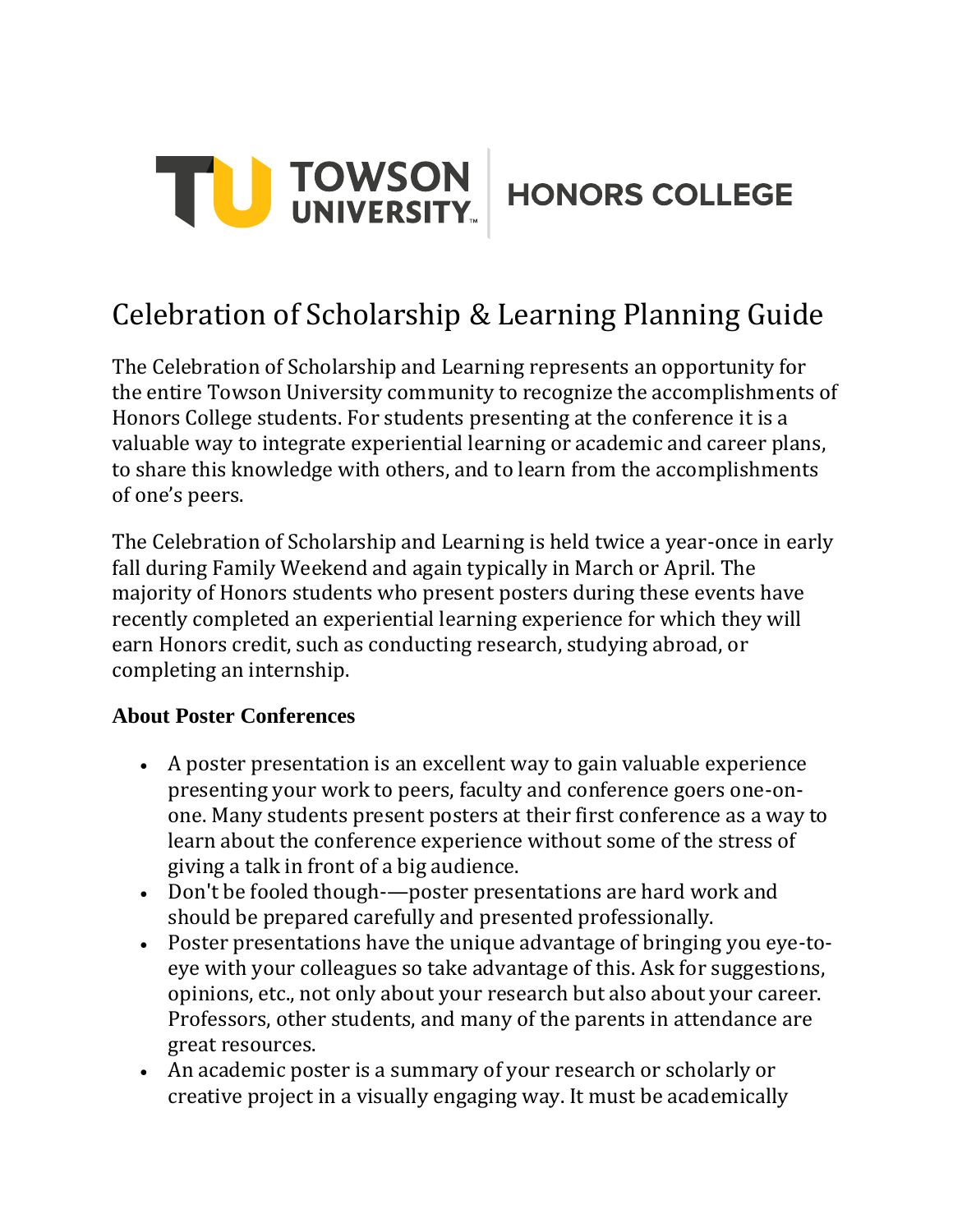sound, highlighting the context of your work (through photographs, maps, etc.), your methods, and results (with graphs, charts, photographs, etc.).

- The poster should be able to stand on its own as a clear, logical presentation of your work, without any explanation from you. Poster content should be typed.
- To do a poster presentation, you should prepare an "elevator speech" a one to two- minute summary of your project that you could deliver to anyone during a typical elevator ride. Don't wait for viewers to ask a question; say, "Would you like to hear about my experience?"

## **Creating Your Poster Using Towson University Computing Resources**

- Use campus resources for designing and printing your poster such as the [Student Computing Resources large format printing guide.](https://www.towson.edu/technology/studentservices/printing/templates.html)
- Visuals enhance the effectiveness of your presentation. Think in terms of graphic impact. However, simplicity and legibility are more important than artistic accomplishments. Charts, drawings photographs, and other illustrations are encouraged.
	- o A heading should be prepared for your presentation using lettering at least two inches high for the title of the presentation. The name(s) of the presenter(s), and their institutional/ organizational affiliation(s) should also be included on the heading, but can be printed in a smaller font. You do not have to you the University logo, but if you choose to it can be [found here.](https://brand.towson.edu/design-tools/)
	- o All lettering should be easily legible at a distance of 4-6 feet.
	- o Edit your poster carefully for typographic or grammatical mistakes and image quality before the final print-out (use the print-preview function)
	- o Here are some [examples of what the finished poster may look like.](https://www.facebook.com/TUHonorsCollege/photos/?tab=album&album_id=2390857767693768&ref=page_internal)
- The Honors College will provide you with a 48" wide by 36" high trifold board to display your poster on a table during the conference. Boards will not be available on the day of the event, pick one up ahead of time.
- Optional: You may prepare a handout or bring a sign-up sheet where people can leave their contact information if they would like additional information about your presentation.
	- $\circ$  These can be one-page summaries of the presentation including your name and contact information for those who have questions for you later and any acknowledgements you wish to make.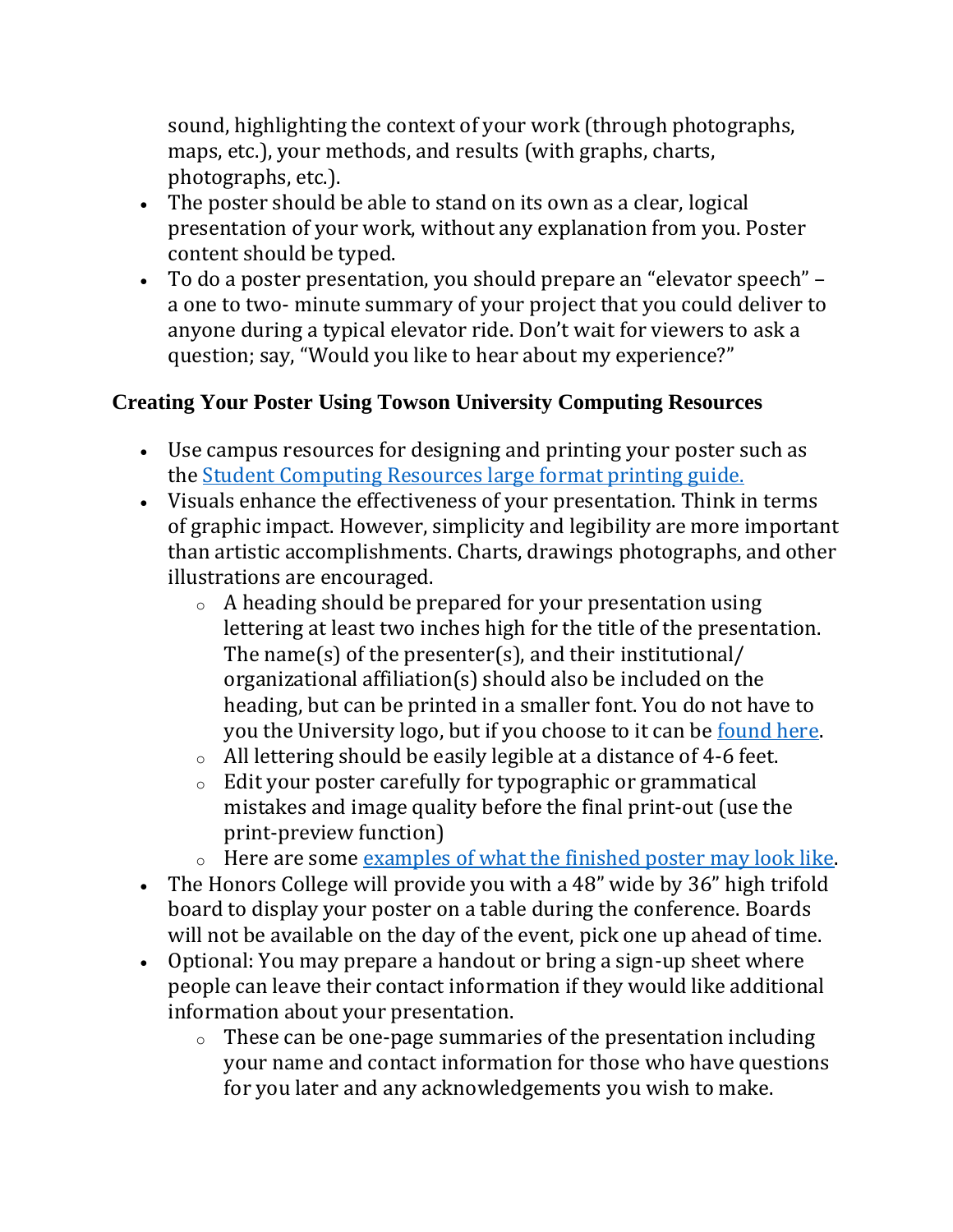Prepare about 50 handouts. Alternatively, you may wish to instead provide a sign-up sheet to record the names and addresses of attendees who might want more information, reprints, etc. Please bring your own clip-board for sign-up sheets. Tables may or may not be available.

- If you wish to bring electronic equipment to accompany your poster session, you must also bring a power source. Electrical outlets may not be available for your use.
- You may bring artifacts or items from your experience (common for study abroad presentations). But be prepared to hold them or affix them to your poster board as you may be assigned a spot at a table or an easel.

#### **Recommended Online Resources**

- [Developing a Winning Poster Presentation](https://www.towson.edu/honors/programs/documents/developing-a-winning-poster-presentation.pdf)
- [Creating an Effective Poster](https://projects.ncsu.edu/project/posters/)
- [Giving an Effective Poster Presentation at an Event](https://www.youtube.com/watch?v=vMSaFUrk-FA)

#### **During the Conference**

- Dress professionally and wear comfortable shoes.
- The table/easels where you will be presenting will be numbered, and you will be given your assigned spot at check-in.
- A few minutes before the poster session begins, you should stand in front of your posters but a little to the side.
	- o Your body language should be open and inviting for people to stop when they walk by. This is not the time to take a break, eat, talk with friends, or yell at people to look at the poster. You should be welcoming and ready for people to engage with your poster.
- Most conference attendees appreciate a summary because otherwise they would have to read dozens of long posters. This frees them from having figure it all out themselves. After your summary, offer to answer questions. If you don't know an answer, admit it, speculate with the person, or ask what s/he thinks.
- As new viewers approach your poster while you are presenting your "elevator speech" or answering questions, be sure to make eye contact with the person and offer a smile to welcome them to the conversation.